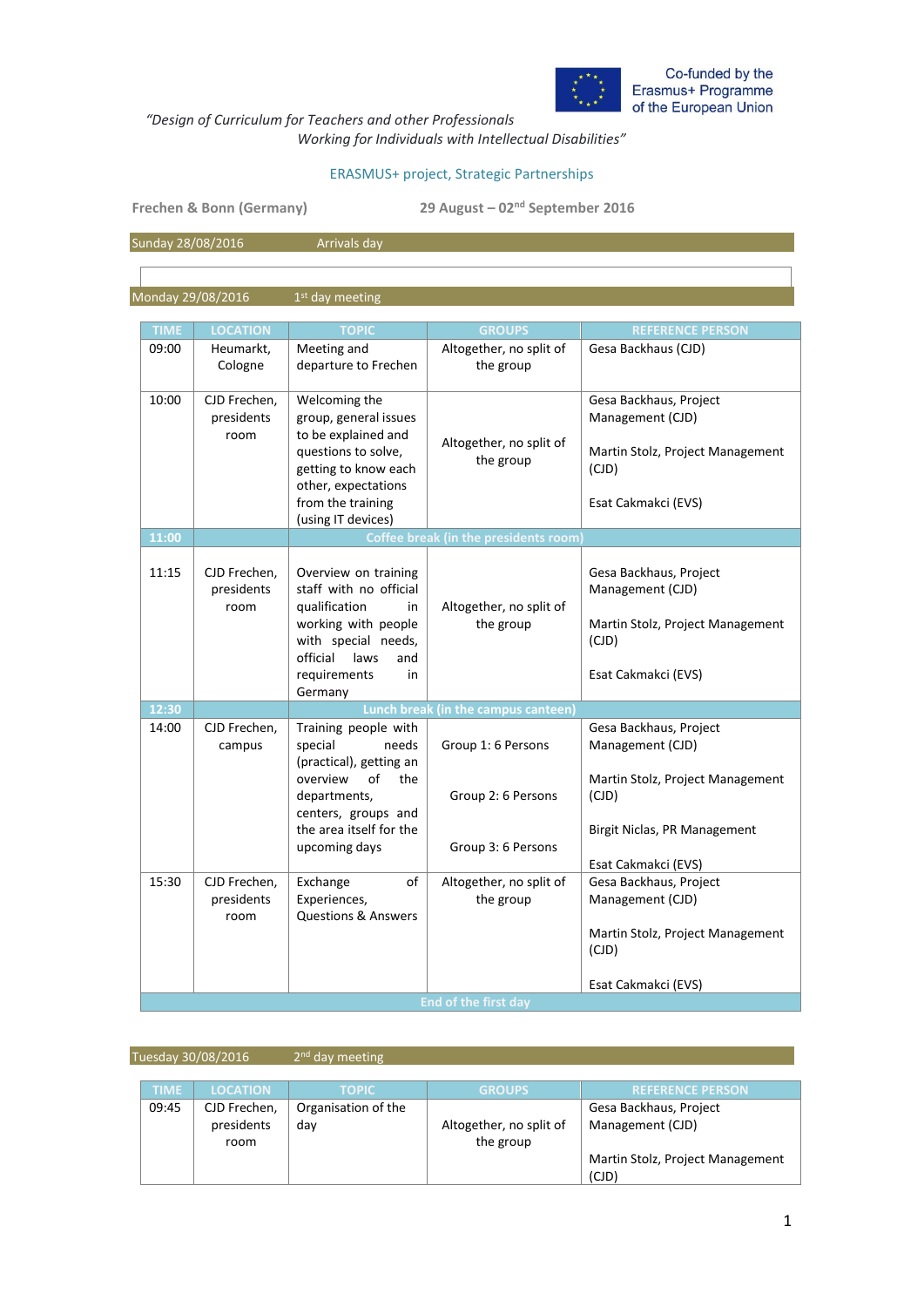

|                |                                       |                                                                                                                                                                                                                 |                                                                  | Esat Cakmakci (EVS)                                                                                                                                                                                                                                            |
|----------------|---------------------------------------|-----------------------------------------------------------------------------------------------------------------------------------------------------------------------------------------------------------------|------------------------------------------------------------------|----------------------------------------------------------------------------------------------------------------------------------------------------------------------------------------------------------------------------------------------------------------|
| 10:00          | CJD Frechen,<br>presidents<br>room    | Design, control and<br>effective use of<br>rehabilitation plans<br>for people with<br>special needs,<br>possibilities,<br>challenges and limits,<br>needs of the people<br>vs. requirements<br>externally given | Altogether, no split of<br>the group                             | Rebecca Bauer (Head of Case<br>Management, Deputy Head of the<br>vocational training center, first<br>contact person for the labor<br>agency)<br>Gesa Backhaus, Project<br>Management (CJD), Martin Stolz,<br>Project Management (CJD), Esat<br>Cakmakci (EVS) |
| 11:30          |                                       |                                                                                                                                                                                                                 | <b>Coffee break (presidents room)</b>                            |                                                                                                                                                                                                                                                                |
| 11:45          | CJD Frechen,<br>presidents<br>room    | Critical components<br>of developing a<br>training program,                                                                                                                                                     |                                                                  | Gesa Backhaus, Project<br>Management (CJD)<br>Martin Stolz, Project Management                                                                                                                                                                                 |
|                |                                       | Key indicators and<br>approaches on                                                                                                                                                                             | Altogether, no split of<br>the group                             | (CJD)                                                                                                                                                                                                                                                          |
|                |                                       | development of<br>curricula and<br>programs which will                                                                                                                                                          |                                                                  | Esat Cakmakci (EVS)                                                                                                                                                                                                                                            |
|                |                                       | be used on digital<br>platforms                                                                                                                                                                                 |                                                                  |                                                                                                                                                                                                                                                                |
|                |                                       |                                                                                                                                                                                                                 |                                                                  |                                                                                                                                                                                                                                                                |
|                |                                       |                                                                                                                                                                                                                 |                                                                  |                                                                                                                                                                                                                                                                |
| 12:30<br>14:00 | CJD Frechen<br>Group 1:<br>presidents | Topic 1:<br>Program samples in<br>other countries and                                                                                                                                                           | Lunch break (in the campus canteen)                              | Martin Stolz, Project Management<br>(CJD)                                                                                                                                                                                                                      |
|                | room                                  | Germany +<br>Information about                                                                                                                                                                                  | Splitting of the group:                                          | Annika Luttig (educator)                                                                                                                                                                                                                                       |
|                | Group 2:                              | how to develop a                                                                                                                                                                                                | 2 groups with 9 people                                           |                                                                                                                                                                                                                                                                |
|                | Boarding<br>school Group<br>8         | training program<br>based on blended<br>learning approach                                                                                                                                                       | in each,<br>each group will have<br>one additional<br>translator | Gesa Backhaus, Project<br>Management (CJD), Esat Cakmakci<br>(EVS)                                                                                                                                                                                             |
|                |                                       | Topic 2: practical<br>experiences and<br>content: behavior<br>management, daily<br>life support                                                                                                                 |                                                                  |                                                                                                                                                                                                                                                                |
| 15:30          | CJD Frechen,                          | of<br>Exchange                                                                                                                                                                                                  |                                                                  | Gesa Backhaus, Project<br>Management (CJD)                                                                                                                                                                                                                     |
|                | presidents<br>room                    | Experiences,<br><b>Questions &amp; Answers</b>                                                                                                                                                                  | Altogether, no split of<br>the group                             | Martin Stolz, Project Management<br>(CJD)                                                                                                                                                                                                                      |
|                |                                       |                                                                                                                                                                                                                 |                                                                  | Esat Cakmakci (EVS)                                                                                                                                                                                                                                            |

Wednesday 31/08/2016 3rd day meeting

| <b>TIME</b> | <b>LOCATION</b> | <b>TOPIC</b>      | <b>GROUPS</b>           | <b>REFERENCE PERSON</b>          |
|-------------|-----------------|-------------------|-------------------------|----------------------------------|
| 09:20       | Cologne         | Meeting and       |                         | Gesa Backhaus, Project           |
|             | Main station,   | departure to Bonn |                         | Management (CJD)                 |
|             | entrance are    |                   | Altogether, no split of |                                  |
|             |                 |                   | the group               | Martin Stolz, Project Management |
|             |                 |                   |                         | (CJD)                            |
|             |                 |                   |                         |                                  |
|             |                 |                   |                         | Esat Cakmakci (EVS)              |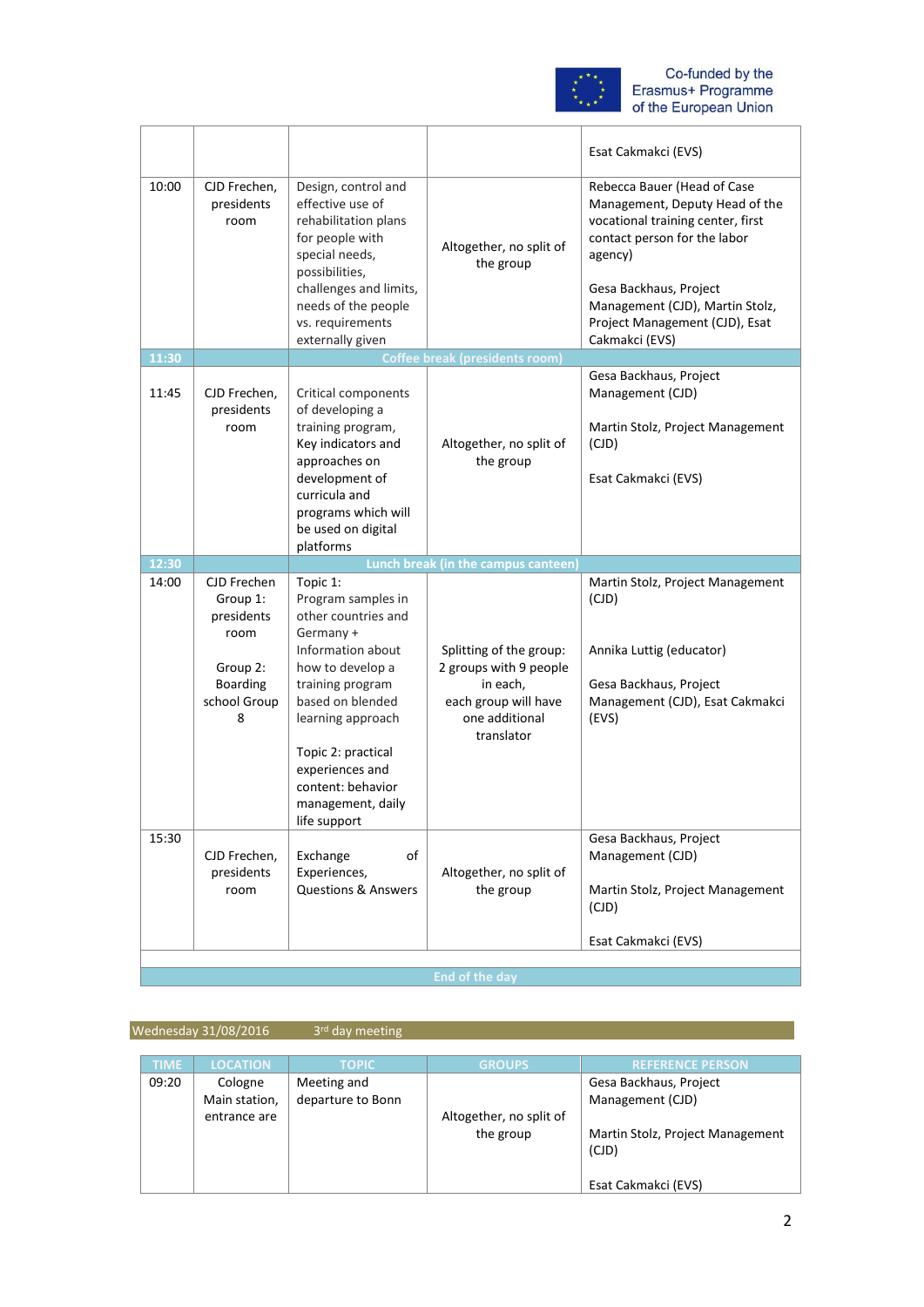

| 11:00 | CJD Bonn<br>Group 1:<br>campus tour<br>Group 2:<br>campus tour | Visiting the CJD Bonn<br>(Hotel and<br>Conference House),<br>training people with<br>special needs in real-<br>life situations | Splitting of the group:<br>2 groups with 9 people<br>in each,<br>each group will have<br>one additional<br>translator | Kathrin Lange (trainer for<br>housekeeping and rehabilitation)<br>tbd (trainer for housekeeping and<br>rehabilitation)<br>Gesa Backhaus, Project<br>Management (CJD), Martin Stolz,<br>Project Management (CJD), Esat<br>Cakmakci (EVS) |
|-------|----------------------------------------------------------------|--------------------------------------------------------------------------------------------------------------------------------|-----------------------------------------------------------------------------------------------------------------------|-----------------------------------------------------------------------------------------------------------------------------------------------------------------------------------------------------------------------------------------|
| 12:30 |                                                                |                                                                                                                                | Lunch break (in the campus canteen)                                                                                   |                                                                                                                                                                                                                                         |
| 13:30 | CJD Bonn:<br>conference<br>room                                | Questions and<br>answers with the<br>hotel manager                                                                             | Altogether, no split of<br>the group                                                                                  | Bodo Westhoff (hotel manager)<br>Gesa Backhaus, Project<br>Management (CJD), Martin Stolz,<br>Project Management (CJD), Esat<br>Cakmakci (EVS)                                                                                          |
| 14:00 |                                                                | Going back to Cologne & Discussion about experiences made                                                                      |                                                                                                                       |                                                                                                                                                                                                                                         |
| 15:30 | Cologne City<br>Center                                         | <b>Cultural Tour</b><br>through Cologne                                                                                        | Voluntary                                                                                                             | Gesa Backhaus, Project<br>Management (CJD), Martin Stolz,<br>Project Management (CJD), Esat<br>Cakmakci (EVS)                                                                                                                           |

Thursday 01/09/2016 4<sup>th</sup> day meeting

| <b>TIME</b> | <b>LOCATION</b>                    | <b>TOPIC</b>                                                                                                                                  | <b>GROUPS</b>                        | <b>REFERENCE PERSON</b>                                                                                                                                                    |
|-------------|------------------------------------|-----------------------------------------------------------------------------------------------------------------------------------------------|--------------------------------------|----------------------------------------------------------------------------------------------------------------------------------------------------------------------------|
| 09:45       | CJD Frechen,<br>presidents<br>room | Organisation of the<br>day                                                                                                                    | Altogether, no split of<br>the group | Gesa Backhaus, Project<br>Management (CJD)<br>Martin Stolz, Project Management<br>(CJD)<br>Esat Cakmakci (EVS)                                                             |
| 10:00       | CJD Frechen,<br>presidents<br>room | Integration of people<br>with special needs<br>into the job market,<br>experiences and best<br>practice                                       | Altogether, no split of<br>the group | Sabine Röhler (trainer for job<br>market integration)<br>Gesa Backhaus, Project<br>Management (CJD),<br>Martin Stolz, Project Management<br>(CJD)<br>& Esat Cakmakci (EVS) |
| 11:30       |                                    |                                                                                                                                               | Coffee break (presidents room        |                                                                                                                                                                            |
| 12:00       | CJD Frechen,<br>presidents<br>room | Round of discussion,<br>questions<br>and<br>answers                                                                                           | Altogether, no split of<br>the group | Gesa Backhaus, Project<br>Management (CJD)<br>Martin Stolz, Project Management<br>(CJD)<br>Esat Cakmakci (EVS)                                                             |
| 12:30       |                                    |                                                                                                                                               | Lunch break (in the campus canteen)  |                                                                                                                                                                            |
| 14:00       | CJD Frechen,<br>presidents<br>room | Training<br>management and<br>technology<br>based training<br>techniques on<br>behavior control and<br>improvement of<br>communication skills | Altogether, no split of<br>the group | Gesa Backhaus, Project<br>Management (CJD)<br>Martin Stolz, Project Management<br>(CJD)<br>Esat Cakmakci (EVS)                                                             |